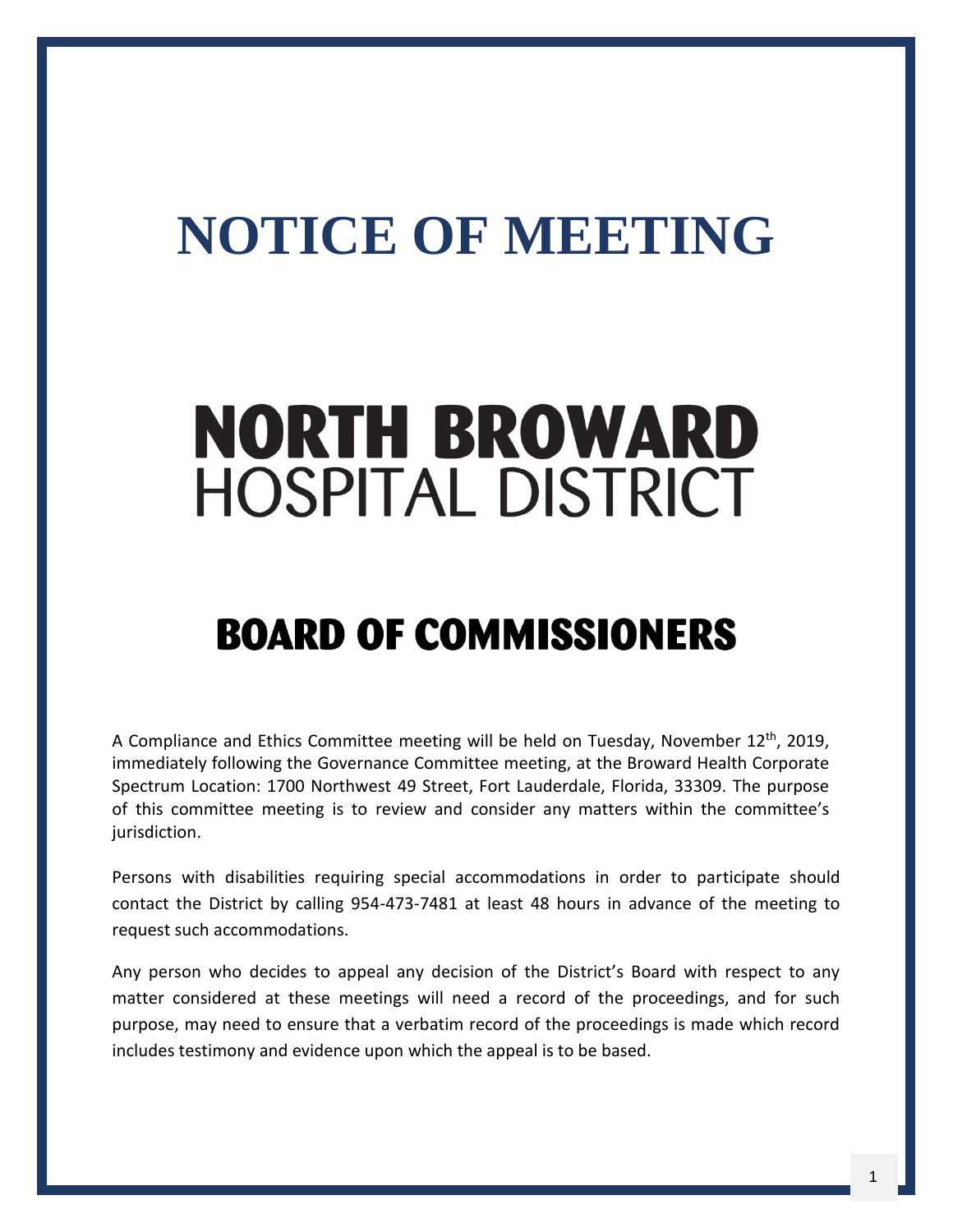



North Broward Hospital District Board Of Commissioners 1700 Northwest 49<sup>th</sup> Street, Suite #150, Ft. Lauderdale, 33309

#### **COMPLIANCE AND ETHICS COMMITTEE MEETING Immediately following the Legal Affairs and Governmental Relations Committee Meeting September 11, 2019**

#### 1. **NOTICE**

Notice of this meeting is attached to the official Minutes as EXHIBIT I. The official Agenda for this meeting, as presented for the consideration of the Committee, is attached to the official Minutes as EXHIBIT II.

#### 2. **CALL TO ORDER** 2:37 p.m.

#### 3. **COMMITTEE MEMBERS**

| <i>Present:</i> | Commissioner Nancy W. Gregoire, Chair |
|-----------------|---------------------------------------|
|                 | Commissioner Christopher T. Ure       |
|                 | Commissioner Ray T. Berry             |
|                 | Commissioner Stacy L. Angier          |
|                 |                                       |

*Not Present:* Commissioner Andrew M. Klein Commissioner Marie C. Waugh

*Senior Leadership*

*Additionally Present:* Gino Santorio/President/Chief Executive Officer, Alan Goldsmith/Chief Administrative Officer, Alex Fernandez/Chief Financial Officer, Linda Epstein/Corporate General Counsel, Jerry Del Amo/Sr. Associate, General Counsel

4. **PUBLIC COMMENTS** None

#### 5. **ELECTION OF COMPLIANCE AND ETHICS COMMITTEE OFFICERS**

**MOTION** It was *moved* by Commissioner Berry, *seconded* by Commissioner Angier, to:

**Nominate Commissioner Nancy W. Gregoire as Chair of the Compliance and Ethics Committee for the North Broward Hospital District.**

Motion *carried* unanimously.

**MOTION** It was *moved* by Commissioner Gregoire, *seconded* by Commissioner Berry, to:

#### **Nominate Commissioner Christopher T. Ure as Vice Chair of the Compliance and Ethics Committee for the North Broward Hospital District.**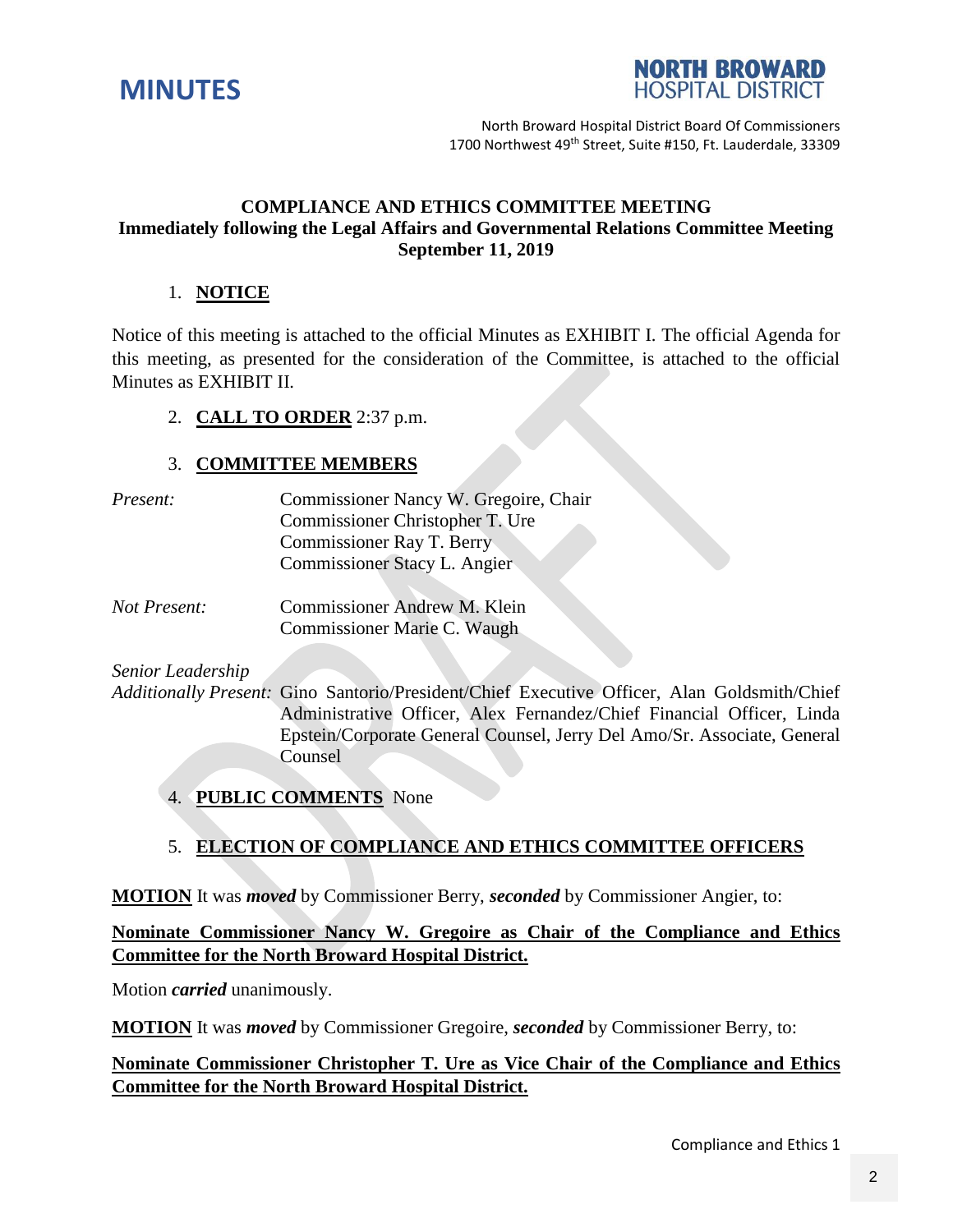



North Broward Hospital District Board Of Commissioners 1700 Northwest 49<sup>th</sup> Street, Suite #150, Ft. Lauderdale, 33309

Motion *carried* unanimously.

#### 6. **APPROVAL OF MINUTES**

6.1. Approval of Compliance and Ethics Committee meeting minutes, dated August 21, 2019

**MOTION** It was *moved* by Commissioner Angier, *seconded* by Commissioner Berry, to:

#### **Approve the Compliance and Ethics Committee meeting minutes, dated August 21, 2019.**

Motion *carried* unanimously.

#### 7. **TOPIC OF DISCUSSION**

- 7.1. Chief Compliance Officer Report Brian Kozik
	- 7.1.1. Compliance Update

Mr. Kozik reported that closing meetings were currently taking place with regional CEOs to review results of the following audits

- o Focus Arrangement
- o Leases
- o Call Coverage
- o Medical Directorship

The following audits were still in progress and not yet completed

- o Observation Stay/Condition code 44
- o Acute Care Discharge Transfer
- o Completed Home Health Claims (completed, report in drafting stage, closing meeting pending)
- o Physicians at Teaching Hospital (PATH) Review for Modifier Reporting: SafeGuard retained by CMS to review Same Day Readmissions and Medicare's Two Midnight Rule for 55 claims. Deadline given to submit claim information by September 23, 2019

Departmental updates:

- o Quarterly HIPAA Privacy/Security meeting held 09/05/19, discussions listed below
	- o Privacy/Security incidents investigated by Corporate Compliance
	- o Access to employees personal medical record
	- o HIPAA privacy risk assessment (outside vendor)